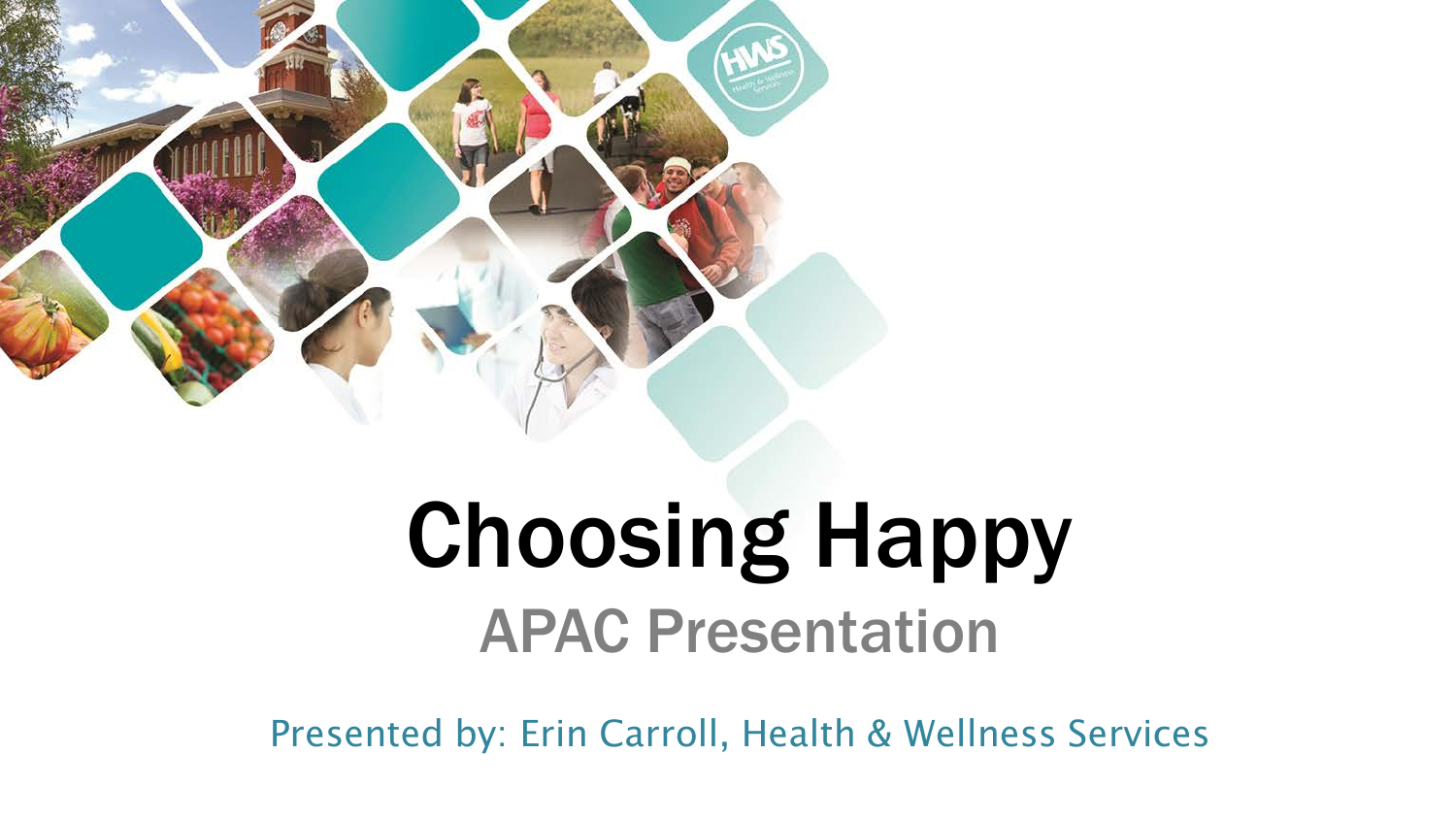## Benefits of happiness



Better Physical Health Longer Life Successful Relationships Success in Work Better Mental Health

The Keys To Happiness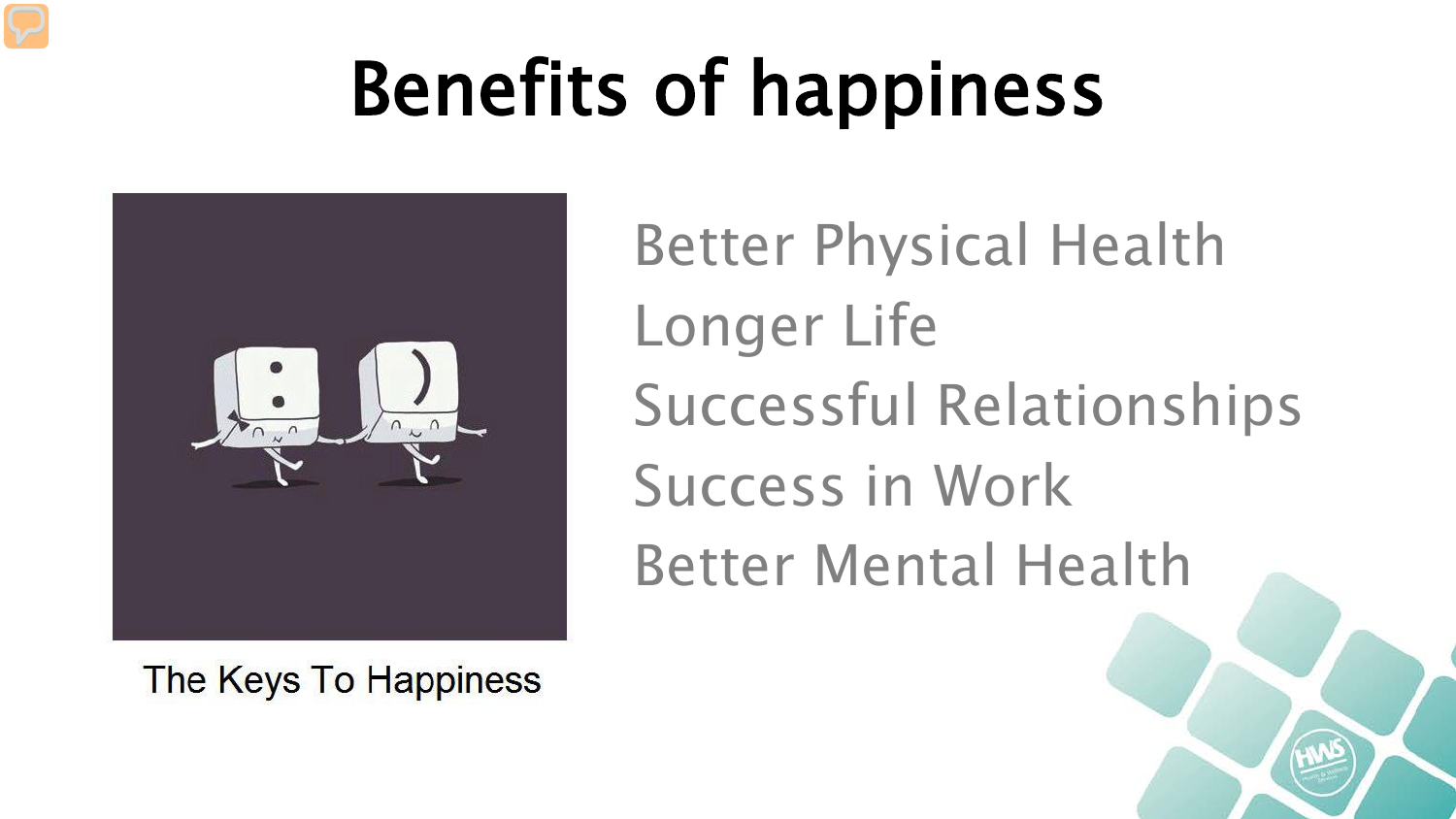## What do we know about happiness?

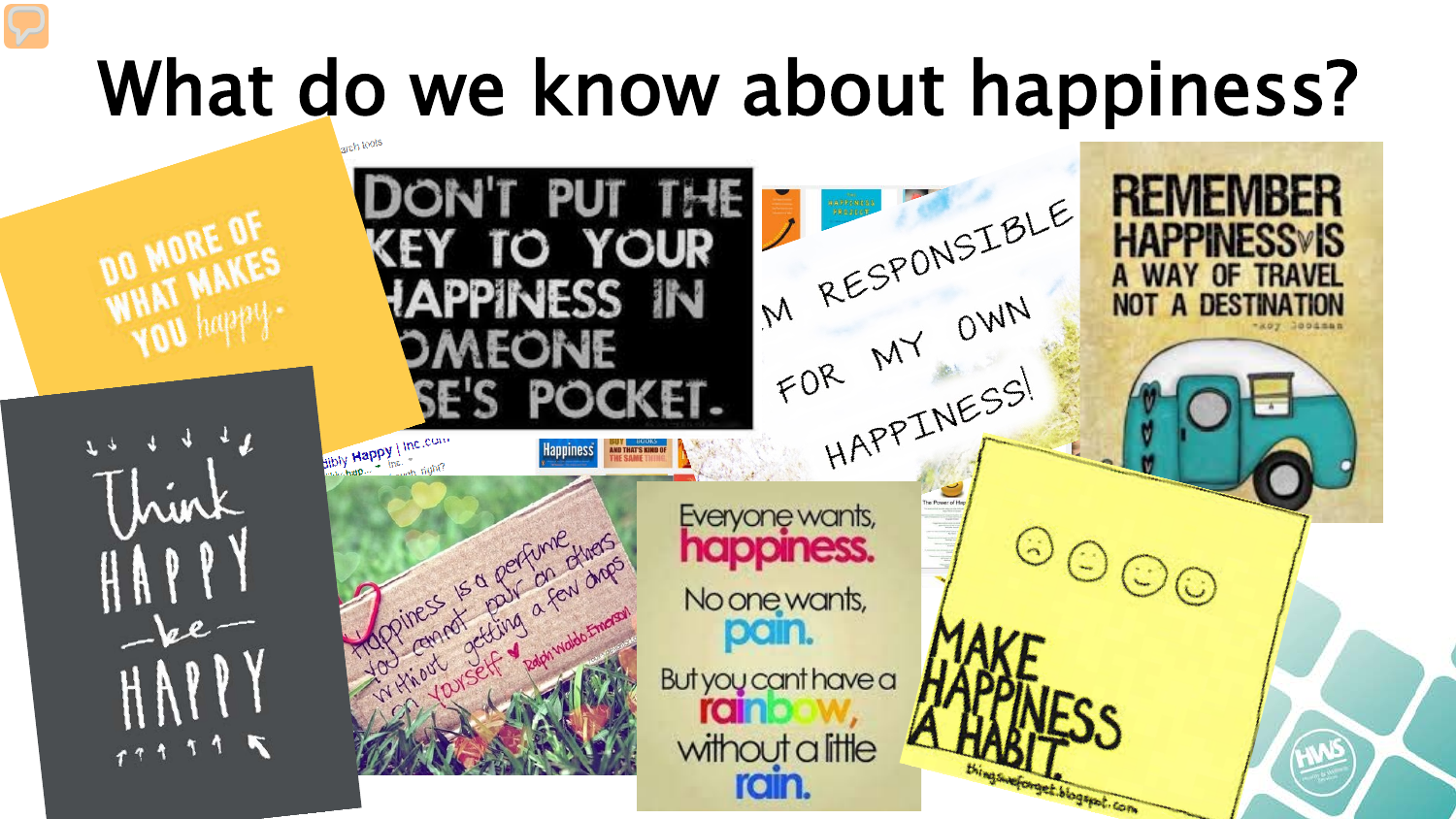## What is Happiness?

Emotional state

- Happiness is made up of pleasure, engagement, and meaning.
- It involves both daily positive emotions and a global sense that life is worthwhile.

Happiness is an *outcome* of choices, not a *choice* itself.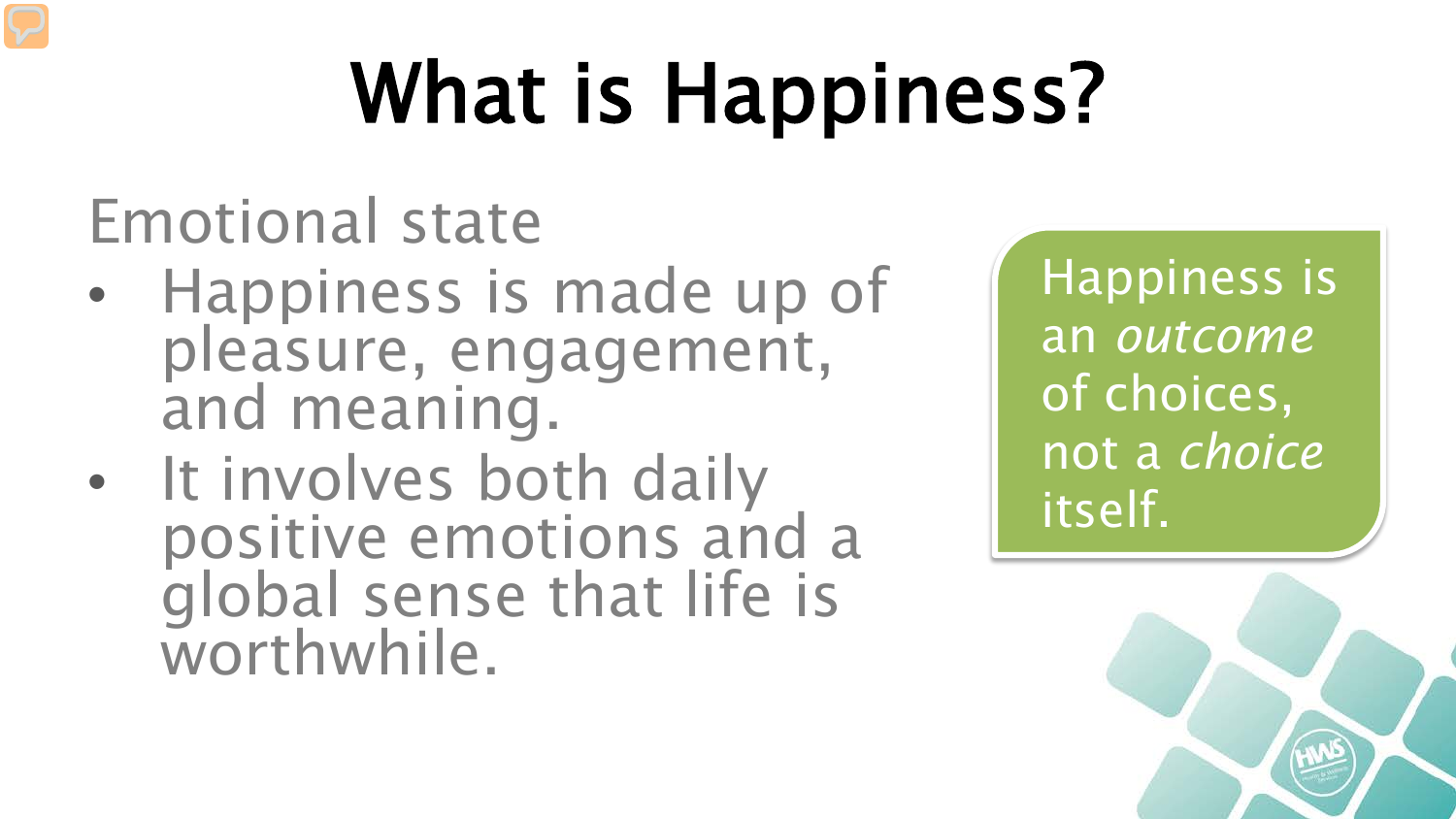## In Your life

#### Less, More, About Right

| Family          | Less |                   | More |
|-----------------|------|-------------------|------|
| Career          | Less | about Right       | More |
| Play/Recreation | Less | About Right       | More |
| Parenting       | Less | Abo A Ruht        | More |
| Couples         | Less | About Right       | More |
| Spirituality    | Less | About <b>Yaht</b> | More |
| Community       | Less | About Right       | More |
| Self-Care       | Less | About Rig         | More |
| <b>Friends</b>  | Less | About             | More |
| Culture         | Less | About Right       | More |

Looking back over the past year, think about how much of yourself ( time, energy, etc) you have put into each of these areas.

Indicate on the line with an X. It could be "a lot more", or "a little less".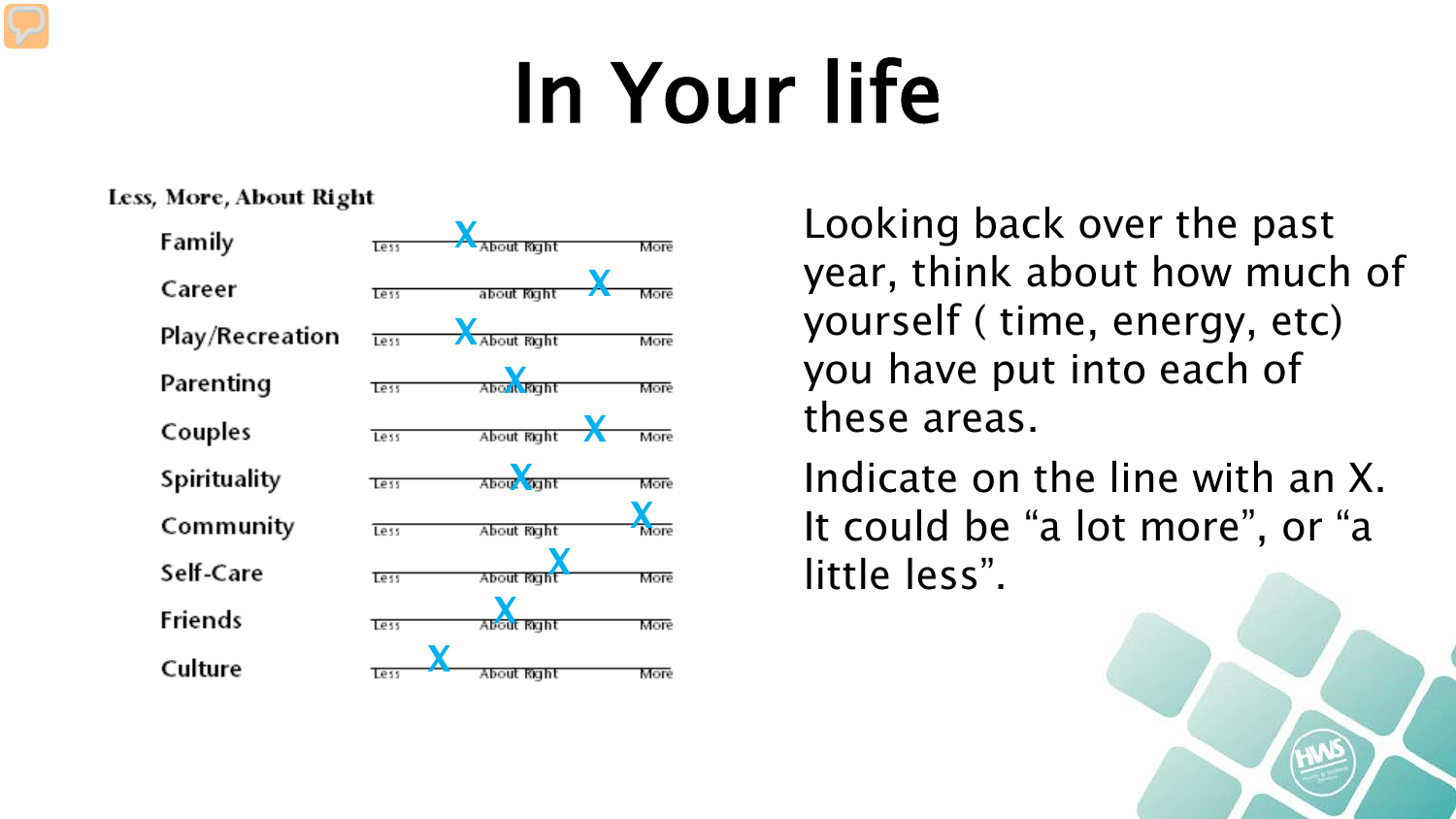# Identifying Your Values

Family. What sort of brother/sister, son/daughter, uncle/aunt do you want to be? **Career. What kind of worker would you like to be?**, uncle/aunt do you want to be? Payerrel/feationd what sters would blouslike of the leisure activities do you enjoy? PlayenRengeWhan sorth of parent would igous playet to be?eisure activities do you enjoy? Couprics. What is one ron partner twould you like to be? Spiritualityhwhat is important vou ou du muthis area of life? ©omimahity.Woulও you like to contribute to your commissionity? through volunteering,<br>ច្នេស្សណូត្រូវ pr. supporting គន្ធ្រាច្នុមខ្ពស់ពួកគ្រប់ស្រុងដូច្នា party? unity? through volunteering. Self-dare. How would you like to take care of your body. <mark>Friendse what sopuls ነውህ lit</mark>kesto ouke you like you br<mark>ing</mark> to your friendships? Culture. What new skills Aknowledge would you like to learn? Irriendships? COMMUNITY. WORRIYOG FLGIRUP/GRANTY/POLIYGEL REFIYAUnity? through volunteering,<br>Self-Care, Flow-would vou like to take care of vourPood Culture. What new skills/knowledge would you like to learn?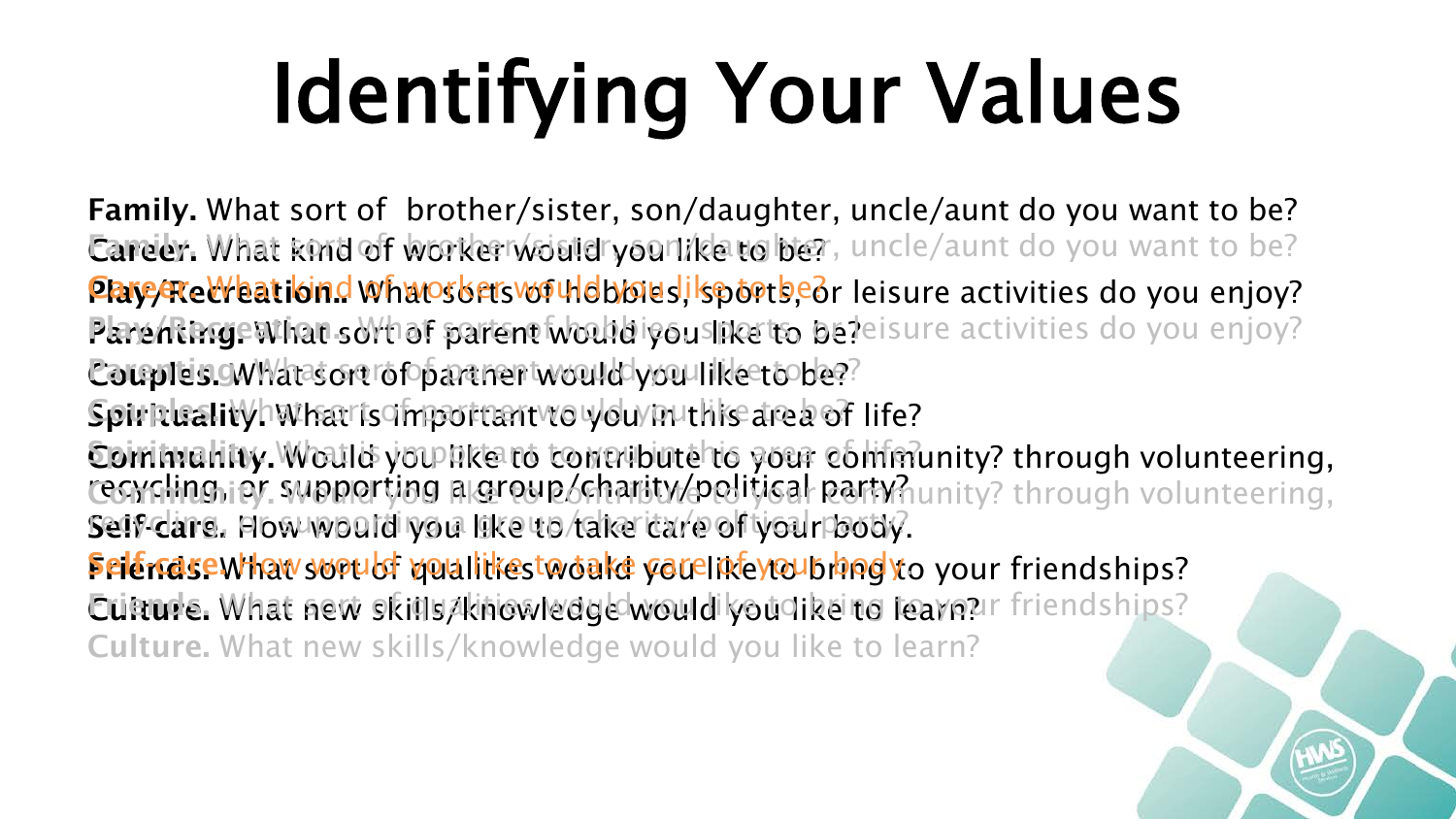## Write a Statement

My Value is career/job. I want to make health a relevant and important part of a student's life. I want to support and empower my coworkers.

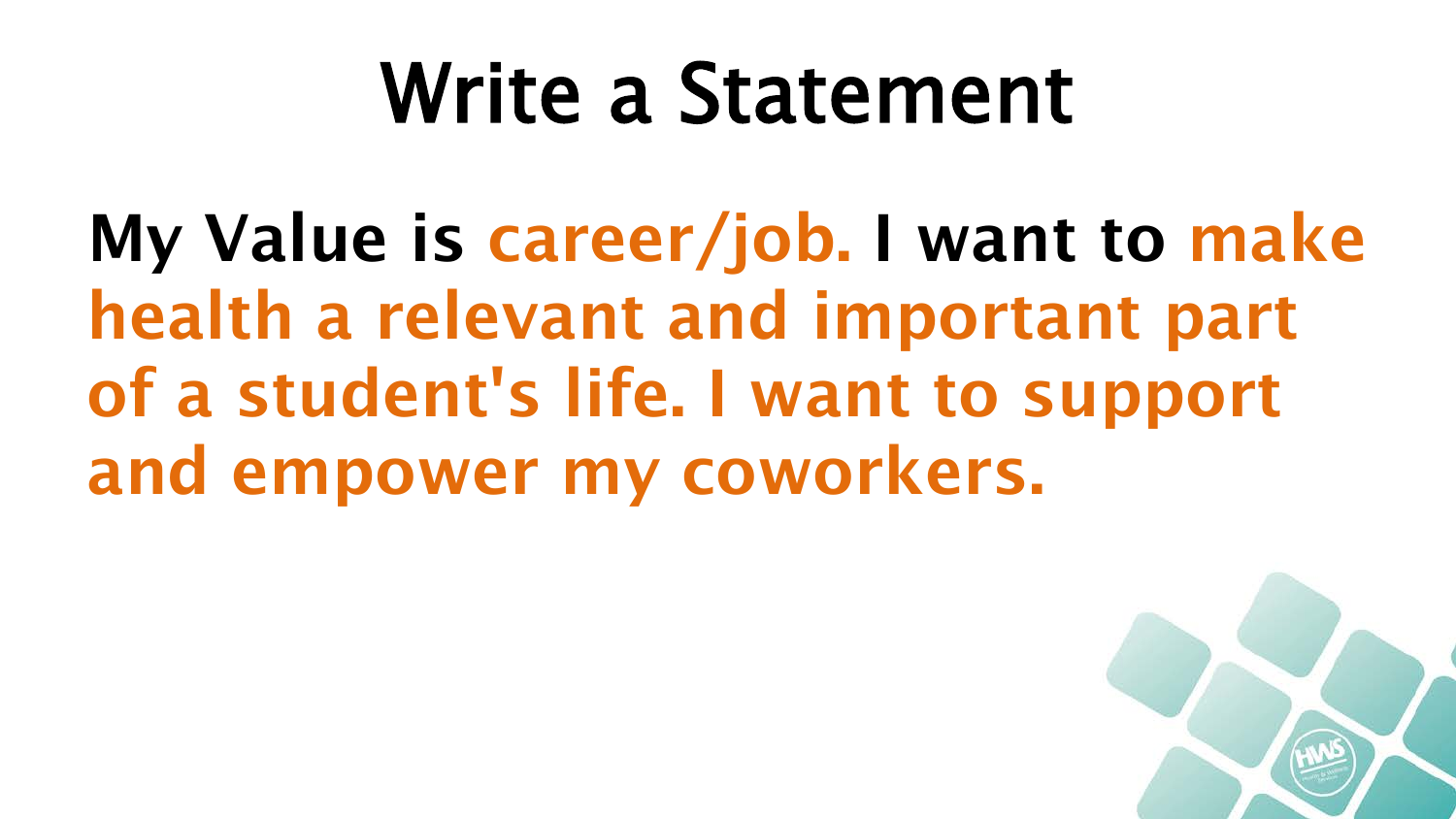#### External (Behaviors we can see/hear)



Internal (Thoughts and Feelings)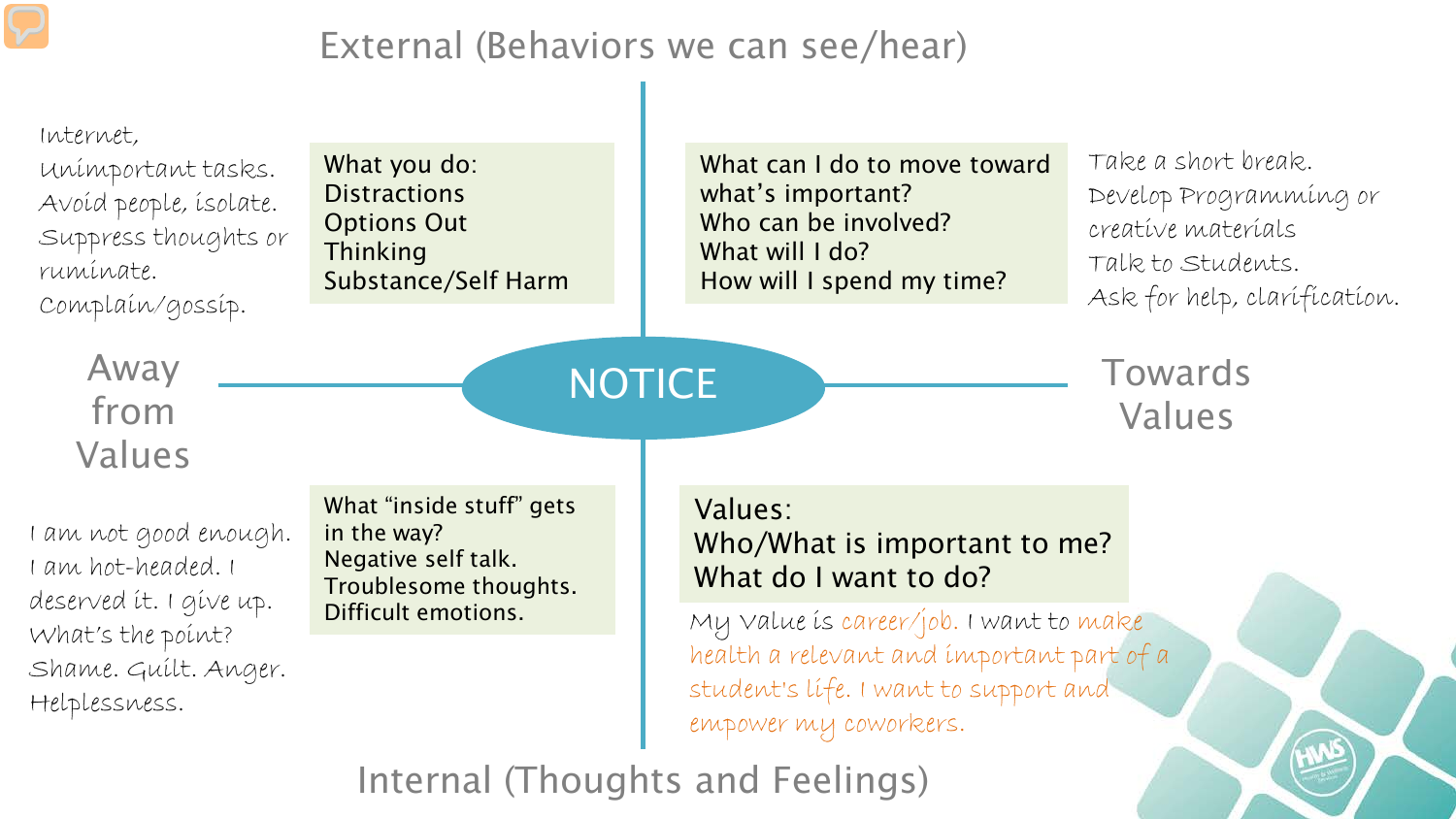# Focusing on the Choice

### Psychological Rigidity

- Loss of contact with the present moment and we really want for ourselves.
- Settle into inaction, impulsivity or avoidance
- See who we are and what is possible from only one perspective
- Caught up in judgmental thoughts
- Run away from difficult thoughts and emotions.

### Psychological Flexibility

- Practice staying in the moment
- Grow patterns to support what we really want
- Noticing stagnation or avoidance and moving towards our values
- Noticing and 'holding lightly' to stories of ourselves from multiple perspectives
- Noticing and 'holding lightly' to judgmental thoughts.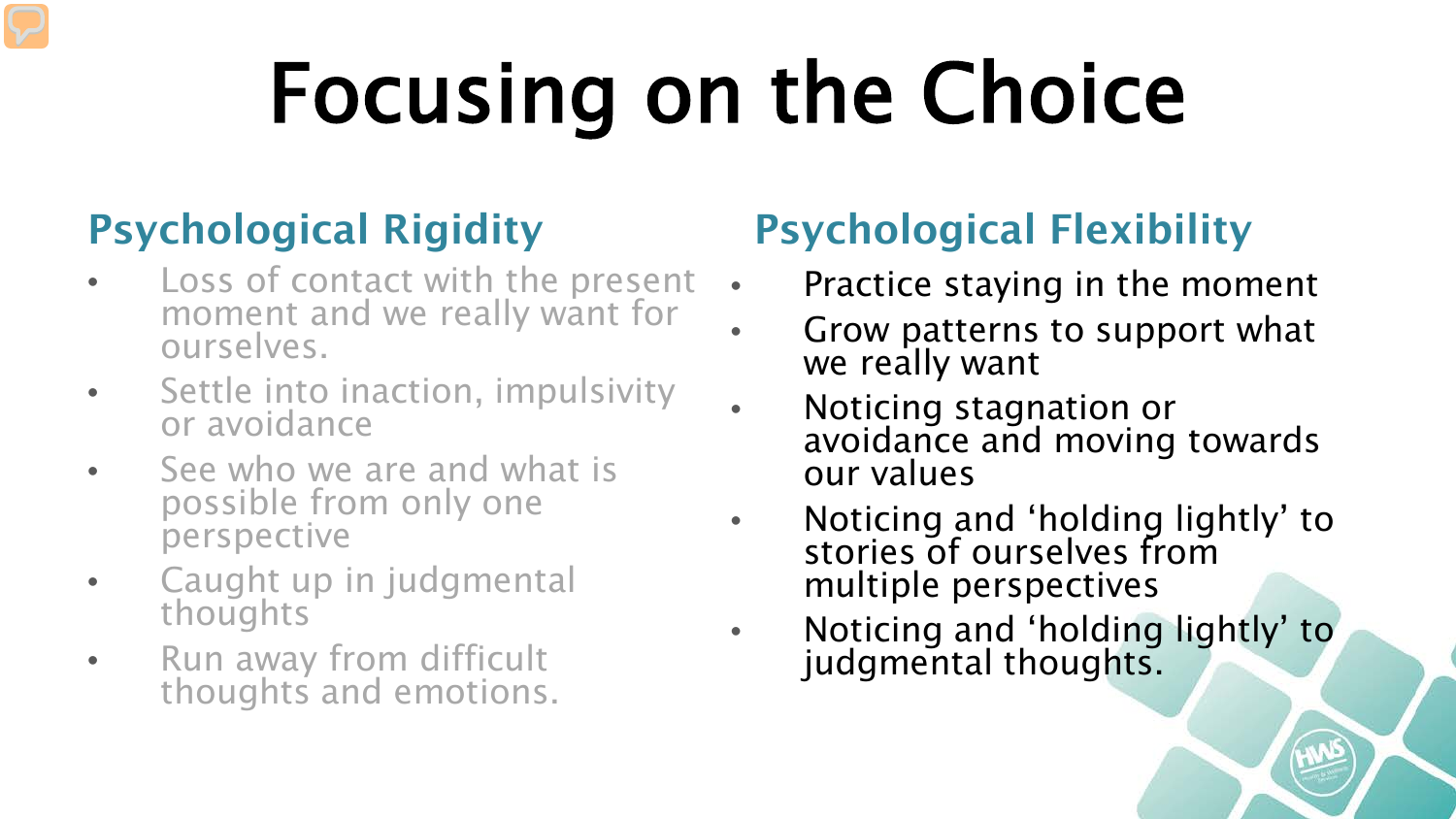## Reminders and Resources

- It's about *noticing*, not changing, ignoring, judging, etc.
- Our "Choosing Happy" comes from the right side. Values and Choices. People, place and time.
- Materials and exercises adapted from ACT (Acceptance and Commitment Training).
- This is not a substitute for therapy and that those with mental illness may need more help.